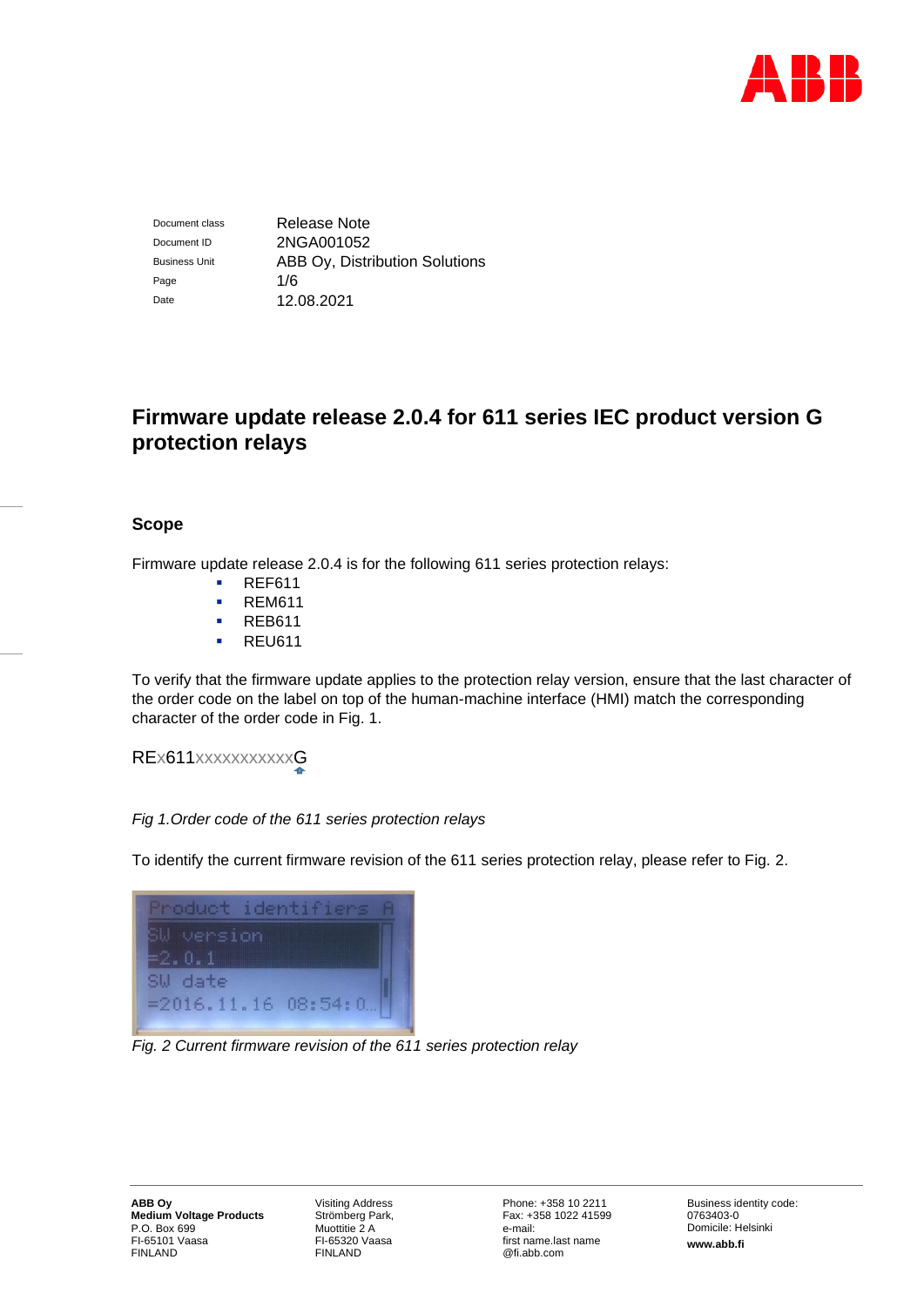

Date 12.08.2021 Page 2/6 Subject Firmware update release

# **Implemented usability improvements**

The firmware update release includes usability and operational improvements. The following improvements have been implemented:<sup>1</sup>

#### **Firmware update release 2.0.4:**

## **Cyber Security**

- Cyber Security improvements to the "Ripple20" vulnerability in TCP/IP communication stack for normal product usage conditions. Following vulnerabilities has been identified in the product and fixed by the update:
	- CVE-2020-11907
	- CVE-2020-11909
	- CVE-2020-11910
	- CVE-2020-11911
	- CVE-2020-11912

*Note! Some of the security scanners might still report existence of Ripple20 vulnerability after the update. This is a false positive, since the scanners indicate the presence of the IP stack, without being able to check the vulnerability and its fixes.*

# **Supervision**

- Improving Time counter rollover in relay's communication module that may have caused internal relay fault with error code *IRF116 COM card error* and relay to self-reboot after time interval(s) which is divisible by ~50 days from previous restart.
- Self-supervision recovery time improved in case of IRF Code 83 or 116 after 1 hour since previous.
- Improvement to watchdog supervision by optimizing timer clearance during parallel tasks.

# **Communication**

- **.** Improvement on GOOSE receiving. In a system where one relay is receiving GOOSE communication from multiple senders, it is possible that a communication break in one sender might impact handling of received values from other senders.
- Improvement to time synchronization in IEEE1588 PTP systems improved handling of PTP configuration parameters.
- SNTP improvement to possible time synchronization interrupt alarms in HSR Ethernet topology.

<sup>&</sup>lt;sup>1</sup> The relay firmware update may also include some minor usability improvements not listed in this note.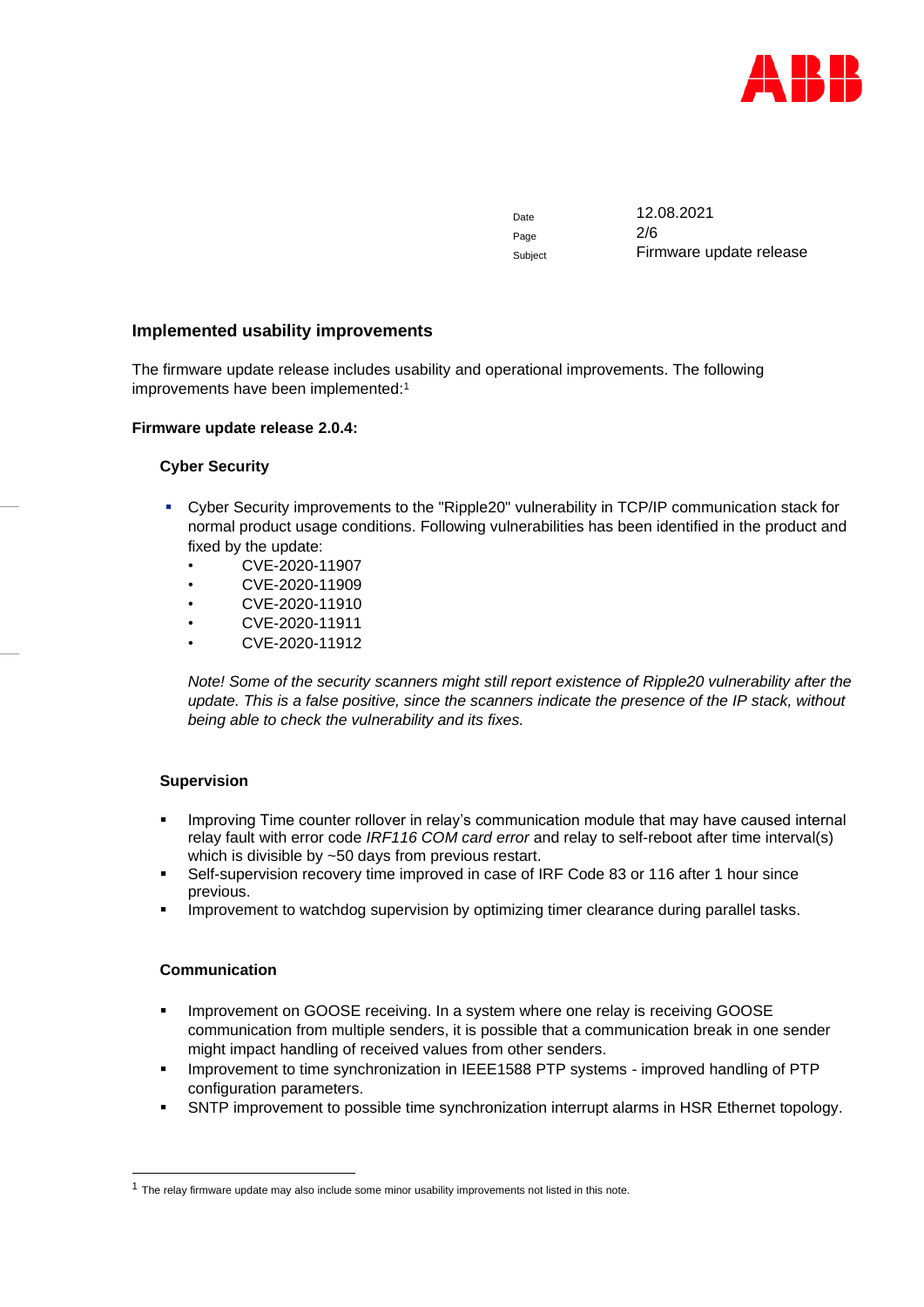

Date 12.08.2021 Subject **Firmware update release** 

■ Improving IEEE 1588 (PTPv2) Time synchronization when using non-zero (ID>0) PTP Domain ID. Enhancement at transparent clock peer-to-peer measurement and improving Path delay compensation. (Compensating delay for long communication cables).

Page

**·** Internal time synchronization startup improvement.

**HMI**

**EXEDENT Improvements to LHMI firmware updating to prevent unwanted downgrade. Earlier it was possible** that LHMI firmware updated in SW patch by FUT got downgraded when factory restore was done.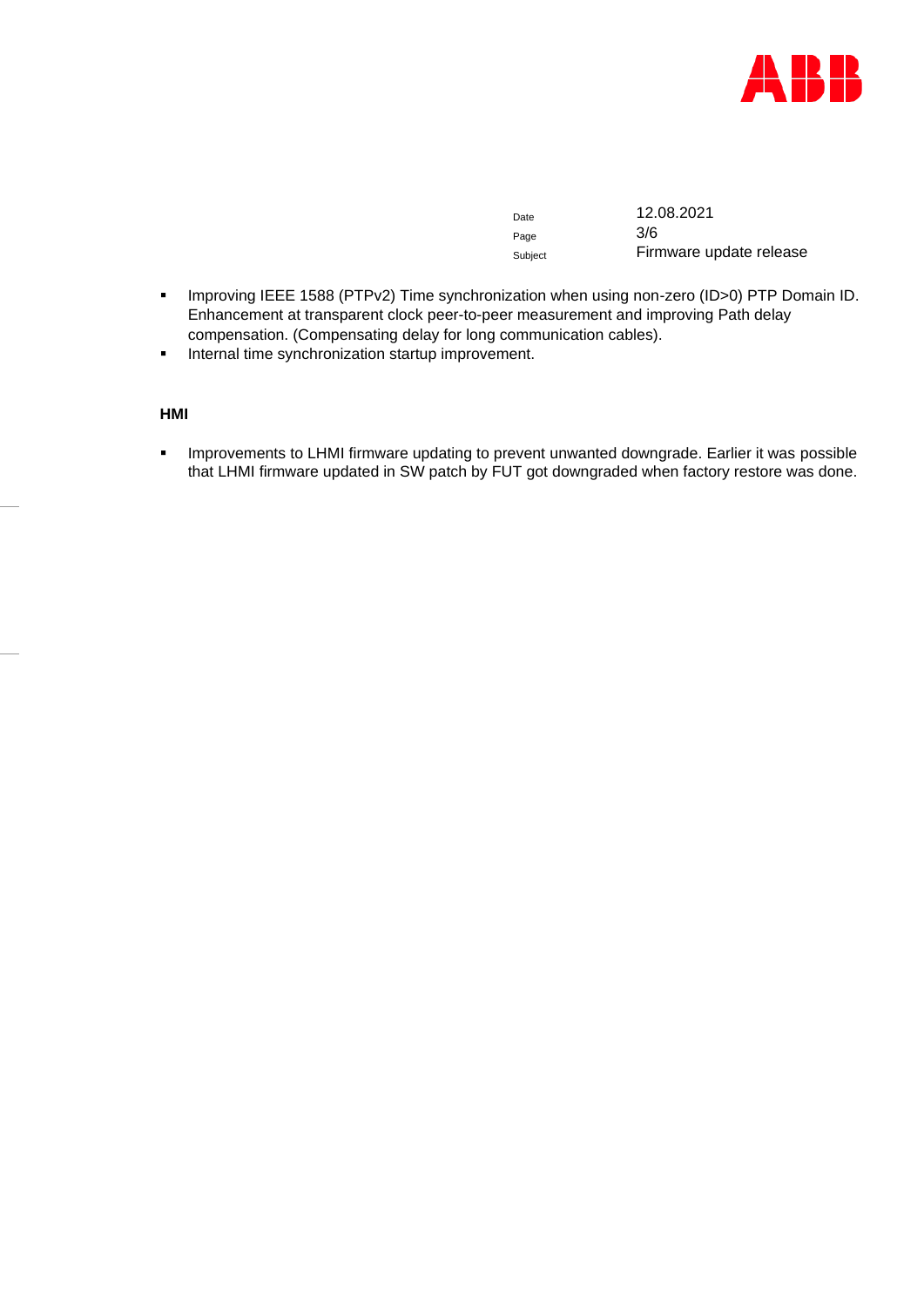

Page  $4/6$ 

Date 12.08.2021 Subject Firmware update release

#### **Firmware update release 2.0.3:**

#### **Communication**

- Modbus communication bit SSR3 Bit 6 indicating device startup behavior improved.
- **EXECT** Limitation to the maximum number of files that can be opened by the MMS client. This improves the situation with certain types of MMS clients stressing the relay's filesystem and then causing the Internal Fault "File system error" (Fault code 7).
- **Relay moving from Application mode to Bootloader mode improved for Ethernet communication.**
- Improvement to the 1588 transparent clock message handling when the 1588 time synch source is not being selected but the Switch or HSR Ethernet topology is being used.
- **•** Improved the SNTP time synchronization tolerance that is avoiding unwanted switching between primary and secondary time sync masters with less accurate time sync masters.
- **Time synchronization performance improvement for less accurate time master setups causing** unwanted Synch status up/down events.
- **■** Improvement to the 1588 time synchronization master switch-over situation.
- **•** Correction to the Modbus protocol initialization in cases where the Modbus is used together with the Profibus/SPA-ZC302. Correction prevents unexpected self-restarting of the relay in the situations where the Modbus is not first manually initialized by restarting the relay after Modbus is enabled.

#### **Engineering**

Improved currents and voltages IEC 61850 data objects mapping to different data object levels

#### **Protection**

■ Relay setting group change via SPCGGIO outputs control improved.

## **Protection**

- Self-supervision recovery time improved in case of IRF Code 83 or 116.
- Self-supervision recovery handling improved in case of IRF Code 79.
- Internal diagnostic improvement for the self-supervision.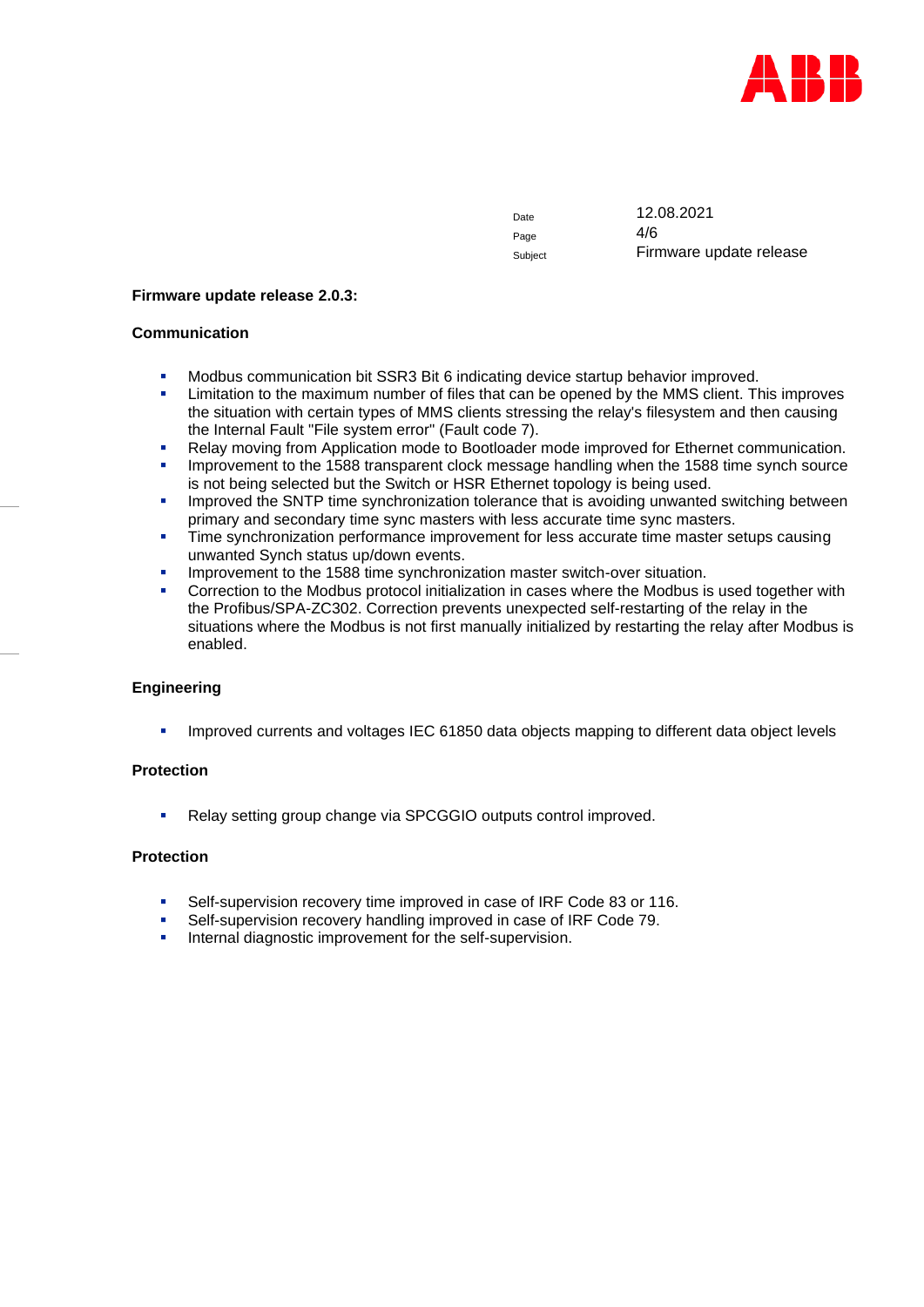

Page 5/6

Date 12.08.2021 Subject Firmware update release

### **Firmware update release 2.0.2:**

## **Control**

**• Improvement to autorecloser (DARREC) function operation with second autoreclosing sequence.** 

## **Communication**

- **·** Improvement to relay communication stack software to handle if IEC 61850 Edition 2 fixed length GOOSE messages is wrongly configured to the relay.
- **Improved reporting of accumulated energy values from power and energy measurement function** (PEMMXU).
- **EXECT** Improved status change event reporting of the Beh.stVal and Mod.stVal attributes.

## **Engineering**

- **.** It is now possible to set IP settings in IEC61850 Edition 1 mode with Parameter Setting Tool of PCM600.
- **EXECT** Improvement has been done in composition change indication function.

#### **Protection**

▪ Improvement to Intermittent earth-fault protection function (INTRPTEF) in "Intermittent EF" mode in case of very small earth fault current Io and high earth fault voltage Uo.

## **HMI**

Improvement to WebHMI behaviour with continuous disturbance triggering condition.

# **Known limitations**

If the PCM600 project is created by using 611 series Connectivity Package 2.0 then you must create a new PCM600 project with the (2.0.1 or later) Connectivity Package version. (latest version recommended) Please note that in this case GOOSE configuration has to be re-configured after the firmware update. The detailed instructions are available in the 611 series Firmware Update Guideline.